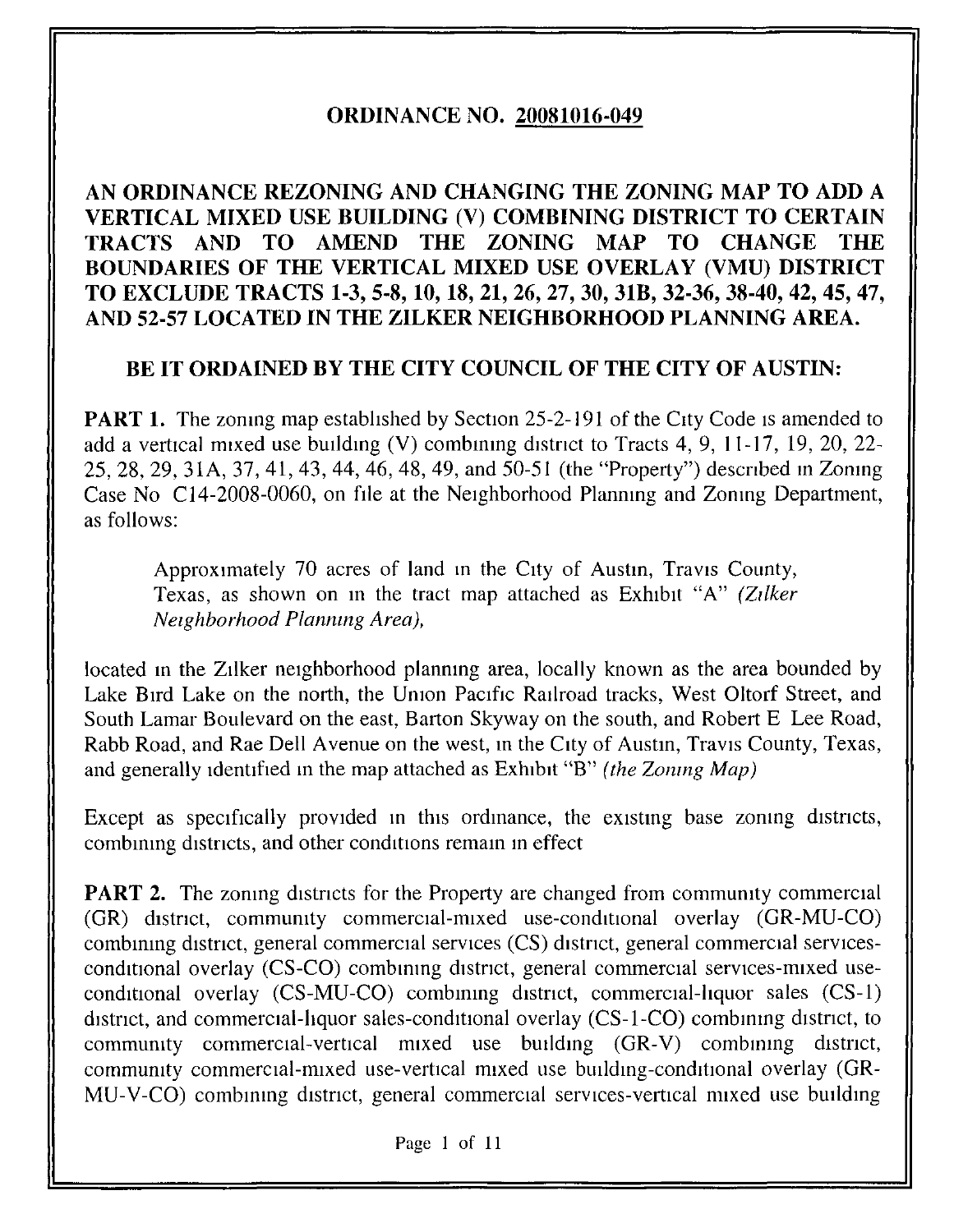( CS-V) combining district, general commeicial services-vertical mixed use buildingconditional overlay (CS-V-CO) combining district, general commercial services-mixed conditional overlay (CS-V-CO) combining district, general commercial services-mixed<br>use-vertical mixed use building-conditional overlay (CS-MU-V-CO) combining district, c :ommercial-liquor sales-vertical mixed use building (CS-l-V) combining district, and c :ommercial-liquor sales-vertical mixed use building-conditional overlay (CS-1-V-CO) c combining distuct as more particularly described and identified in the chart below

| Tract #        | <b>TCAD</b><br><b>Property</b><br>ID | <b>COA Address</b>            | <b>FROM</b>   | <b>TO</b>         |
|----------------|--------------------------------------|-------------------------------|---------------|-------------------|
| $\overline{4}$ | 105141                               | <b>1900 BARTON SPRINGS RD</b> | $CS$ -CO      | CS-V-CO           |
|                | 104385                               | 1410 BARTON SPRINGS RD        | CS            | $CS-V$            |
| 9              | 104386                               | 1418 BARTON SPRINGS RD        | CS            | $CS-V$            |
|                | 104388                               | 424 S LAMAR BLVD              | CS            | $CS-V$            |
| 11             | 104389                               | 400 1/2 S LAMAR BLVD          | CS            | CS-V              |
|                |                                      | 404 S LAMAR BLVD              |               |                   |
|                |                                      | 1412 BUTLER RD                |               | $CS-V$            |
|                |                                      | 300 S LAMAR BLVD              |               |                   |
| 12             | 104379                               | 301 1/2 JESSIE ST             |               |                   |
|                |                                      | 302 1/2 S LAMAR BLVD          | CS            |                   |
|                |                                      | 302 S LAMAR BLVD              |               |                   |
|                |                                      | 319 JESSIE ST                 |               |                   |
| 13             | 104343                               | 218 S LAMAR BLVD              | CS            | $CS-V$            |
| 14             | 104351                               | ABS 8 SUR 20 DECKER I ACR 632 | CS            | $CS-V$            |
|                | 104348                               | 319 S LAMAR BLVD              | $CS-1$        | $CS-1-V$          |
| 15             | 104349                               | 311 S LAMAR BLVD              | $\mathsf{CS}$ | $CS-V$            |
|                | 104350                               | 221 S LAMAR BLVD              | CS            | $CS-V$            |
| 16             | 104390                               | <b>1200 BARTON SPRINGS RD</b> | $\mathsf{CS}$ | $CS-V$            |
| 17             | 103842                               | 1210 BARTON SPRINGS RD        | $CS$ ; $CS-1$ | $CS-V$ ; $CS-1-V$ |
| 19             | Portion of<br>101862                 | Portion of 903 S LAMAR BLVD   | CS            | $CS-V$            |
|                | Portion of<br>101863                 | Portion of 901 S LAMAR BLVD   | CS            | $CS-V$            |
|                | 101864                               | 813 S LAMAR BLVD              | CS            | $CS-V$            |
|                | 101865                               | ABS 8 SUR 20 DECKER I ACR 421 | CS            | $CS-V$            |
|                | Portion of<br>101866                 | Portion of 811 S LAMAR BLVD   | GR, CS        | GR-V: CS-V        |
|                | 101867                               | 809 S LAMAR BLVD              | GR-MU-CO      | GR-MU-V-CO        |

Page 2 of 11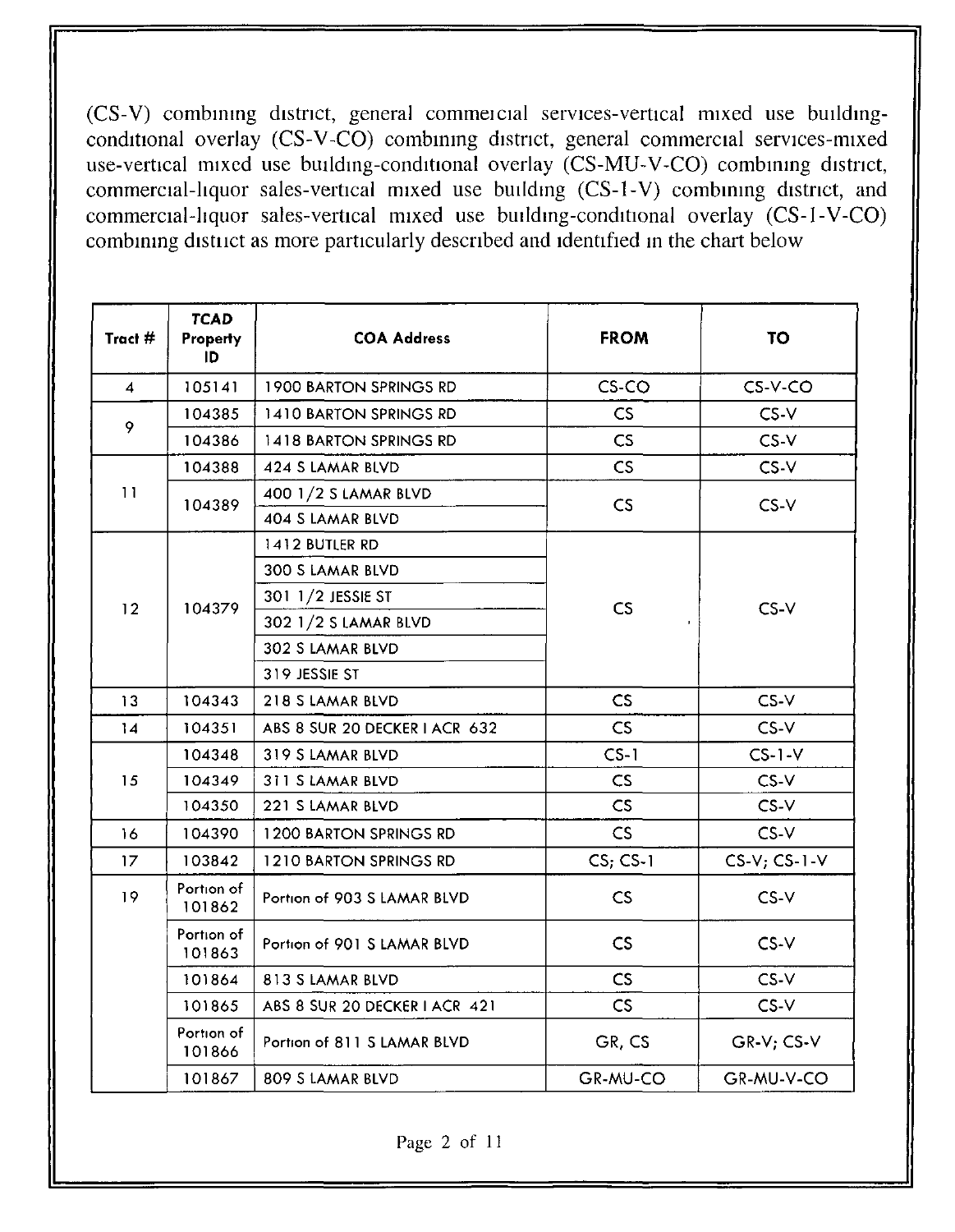| Tract # | <b>TCAD</b><br><b>Property</b><br>ID | <b>COA Address</b>                                                                                        | <b>FROM</b>               | <b>TO</b>                          |
|---------|--------------------------------------|-----------------------------------------------------------------------------------------------------------|---------------------------|------------------------------------|
|         | 101868                               | 807 S LAMAR BLVD                                                                                          | GR-MU-CO                  | GR-MU-V-CO                         |
|         | Portion of<br>101869                 | Portion of 801 S LAMAR BLVD                                                                               | $\mathsf{CS}\phantom{0}$  | $CS-V$                             |
|         | 101870                               | 611 S LAMAR BLVD                                                                                          | CS                        | $CS-V$                             |
|         | 101871                               | 609 S LAMAR BLVD                                                                                          | CS                        | CS-V                               |
|         | 101872                               | 615 S LAMAR BLVD                                                                                          | CS                        | $CS-V$                             |
|         | 101873                               | 701 S LAMAR BLVD                                                                                          | CS                        | $CS-V$                             |
|         | 101875                               | 705 S LAMAR BLVD<br>715 1/2 S LAMAR BLVD                                                                  | CS                        | $CS-V$                             |
|         | 101876                               | 517 S LAMAR BLVD                                                                                          | CS                        | $CS-V$                             |
|         | 101877                               | 719 S LAMAR BLVD                                                                                          | CS                        | $CS-V$                             |
|         | 101878                               | 715 S LAMAR BLVD                                                                                          | CS                        | $CS-V$                             |
|         | 467333                               | <b>1209 BARTON SPRINGS RD</b>                                                                             | CS                        | $CS-V$                             |
|         | 100023                               | LOT 26-30 BLK 18 SOUTH HEIGHTS                                                                            | CS                        | $CS-V$                             |
| 20      | 100024                               | 1001 S LAMAR BLVD<br>1007 S LAMAR BLVD                                                                    | <b>CS</b>                 | $CS-V$                             |
|         | 100020                               | 1109 S LAMAR BLVD                                                                                         | $CS-1-CO$                 | $CS-1-V-CO$                        |
| 22      | 100021                               | LOT 21-22 BLK 18 SOUTH HEIGHTS                                                                            | $CS-1-CO$                 | $CS-1-V-CO$                        |
| 23      | 100008                               | 1201 S LAMAR BLVD<br>1205 S LAMAR BLVD<br>1207 1/2 S LAMAR BLVD<br>1207 S LAMAR BLVD<br>1215 S LAMAR BLVD | CS-MU-CO                  | CS-MU-V-CO                         |
|         | 100012                               | 1217 S LAMAR BLVD<br>1221 1/2 S LAMAR BLVD                                                                | CS-MU-CO                  | CS-MU-V-CO                         |
| 24      | 100013                               | 1311 S LAMAR BLVD                                                                                         | CS                        | $CS-V$                             |
|         | 100014                               | 1219 S LAMAR BLVD<br>1221 S LAMAR BLVD<br>1303 S LAMAR BLVD                                               | $\mathsf{CS}\phantom{0}$  | $CS-V$                             |
|         | 100015                               | 1407 1/2 S LAMAR BLVD<br>1509 S LAMAR BLVD                                                                | $CS$ -CO; CS-1-<br>CO; CS | $CS-V-CO;$<br>$CS-1-V-CO$ ; $CS-V$ |
|         | 100018                               | 1403 S LAMAR BLVD                                                                                         | CS-CO                     | CS-V-CO                            |
|         | 100019                               | 1401 S LAMAR BLVD                                                                                         | CS-CO                     | $CS-V-CO$                          |
|         | 100309                               | 1601 S LAMAR BLVD<br>1603 S LAMAR BLVD                                                                    | CS                        | $CS-V$                             |
|         |                                      | 1607 EVERGREEN AVE                                                                                        |                           |                                    |

Page 3 of 11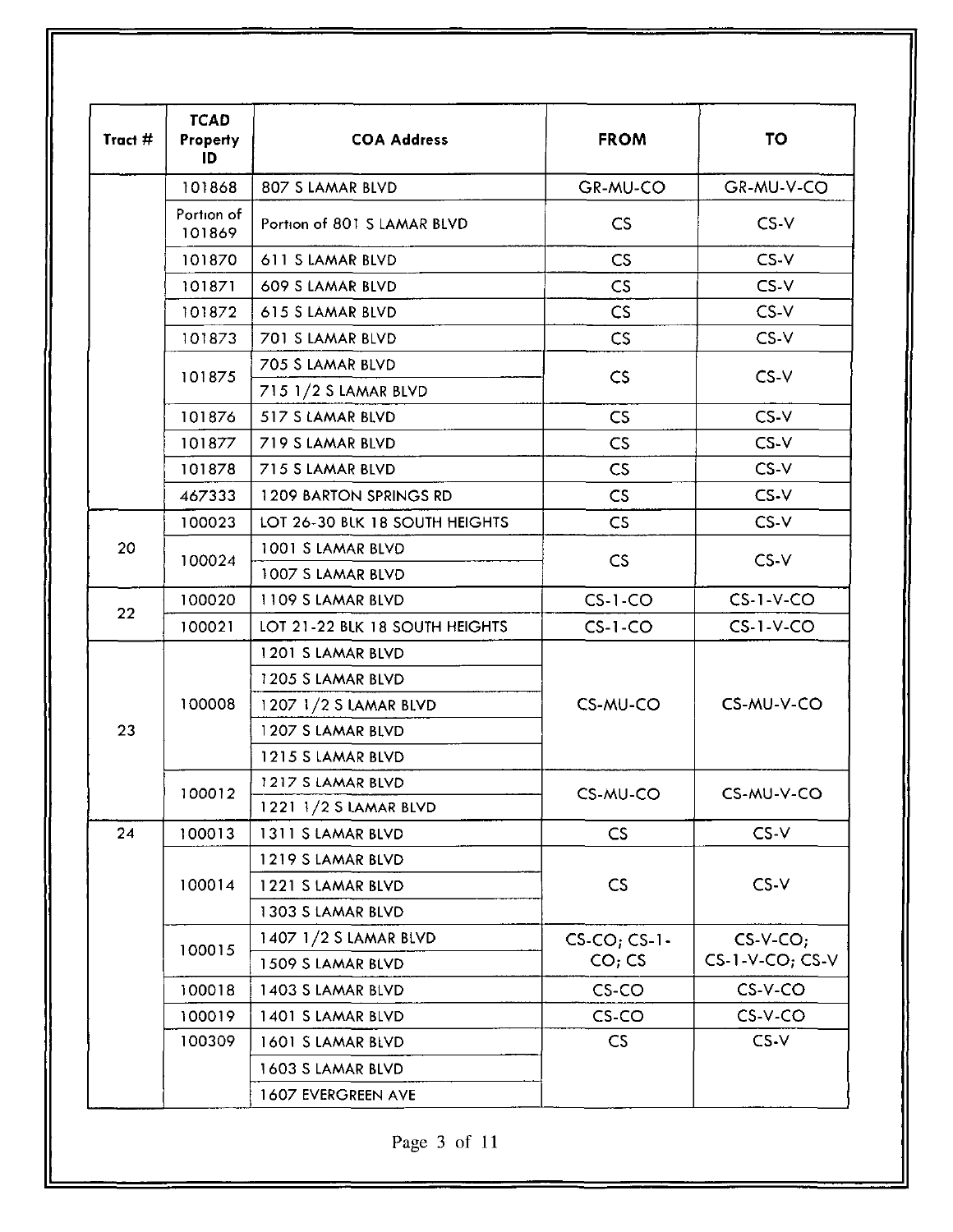| Tract # | <b>TCAD</b><br>Property<br>ID | <b>COA Address</b>                                                                         | <b>FROM</b>              | TO                        |
|---------|-------------------------------|--------------------------------------------------------------------------------------------|--------------------------|---------------------------|
|         |                               | 1607 S LAMAR BLVD                                                                          |                          |                           |
|         | 380392                        | 1515 S LAMAR BLVD                                                                          | CS                       | $CS-V$                    |
|         | 100293                        | 1803 S LAMAR BLVD                                                                          | CS                       | $CS-V$                    |
|         | 100294                        | 1711 S LAMAR BLVD                                                                          | CS                       | $CS-V$                    |
|         | 100295                        | 1707 S LAMAR BLVD                                                                          | CS, GR-MU-CO             | $CS-V;$<br>GR-MU-V-CO     |
|         | Portion of<br>100296          | Portion of 1705 S LAMAR BLVD                                                               | $\mathsf{CS}\phantom{0}$ | $CS-V$                    |
| 25      |                               | 1703 S LAMAR BLVD                                                                          |                          | $CS-V$                    |
|         | 100297                        | 1704 EVERGREEN AVE                                                                         | CS; GR-MU-CO             | GR-MU-V-CO                |
|         | 100298                        | 1701 S LAMAR BLVD                                                                          | $CS; CS-CO$              | CS-V, CS-V-CO             |
|         | 100304                        | 1623 S LAMAR BLVD                                                                          | <b>CS</b>                | $CS-V$                    |
|         | 100305                        | 1621 S LAMAR BLVD                                                                          | CS                       | $CS-V$                    |
|         | 100306                        | 1615 S LAMAR BLVD                                                                          | $\mathsf{CS}\phantom{0}$ | $CS-V$                    |
|         | 100279                        | 2005 S LAMAR BLVD                                                                          |                          |                           |
|         |                               | 2007 S LAMAR BLVD                                                                          | CS                       | $CS-V$                    |
|         |                               | 2019 S LAMAR BLVD                                                                          |                          |                           |
|         | Portion of<br>100280          | Portion of W50 FT OF LOT 6 *&E 10 FT<br>OF LOT 7 BLK 1 FREDERICKSBURG<br><b>ROAD ACRES</b> | CS                       | $CS-V$                    |
|         | Portion of<br>100281          | Portion of 2003 S LAMAR BLVD                                                               | $CS$ -CO;<br>CS-MU-CO    | $CS-V$ -CO;<br>CS-MU-V-CO |
| 28      | 100287                        | LOT 8-9 * LESS NE 150X175 FT BLK 1<br>*LESS N5 FT FREDERICKSBURG ROAD<br><b>ACRES</b>      | CS; CS-MU-CO             | $CS-V:$<br>CS-MU-V-CO     |
|         | 100288                        | 2027 S LAMAR BLVD                                                                          |                          |                           |
|         |                               | 2031 S LAMAR BLVD                                                                          | CS                       | $CS-V$                    |
|         | 100289                        | 2001 S LAMAR BLVD                                                                          | CS                       | $CS-V$                    |
|         | 303112                        | 2041 S LAMAR BLVD                                                                          |                          | $CS-V,$                   |
|         |                               | 2047 S LAMAR BLVD                                                                          | CS, CS-MU-CO             | CS-MU-V-CO                |
|         | 303117                        | 2055 S LAMAR BLVD                                                                          | CS                       | $CS-V$                    |
|         | 303118                        | 2053 S LAMAR BLVD                                                                          | $\mathsf{CS}$            | $CS-V$                    |
|         | 303119                        | 2057 S LAMAR BLVD                                                                          | $\mathsf{CS}$            | $CS-V$                    |
| 29      | 303285                        | 2706 S LAMAR BLVD                                                                          | $GR; CS-1$               | $GR-V$ ; $CS-1-V$         |
|         | 303286                        | 2708 1/2 S LAMAR BLVD<br>2708 S LAMAR BLVD                                                 | $GR; CS-1$               | $GR-V$ ; $CS-1-V$         |

Page 4 of 11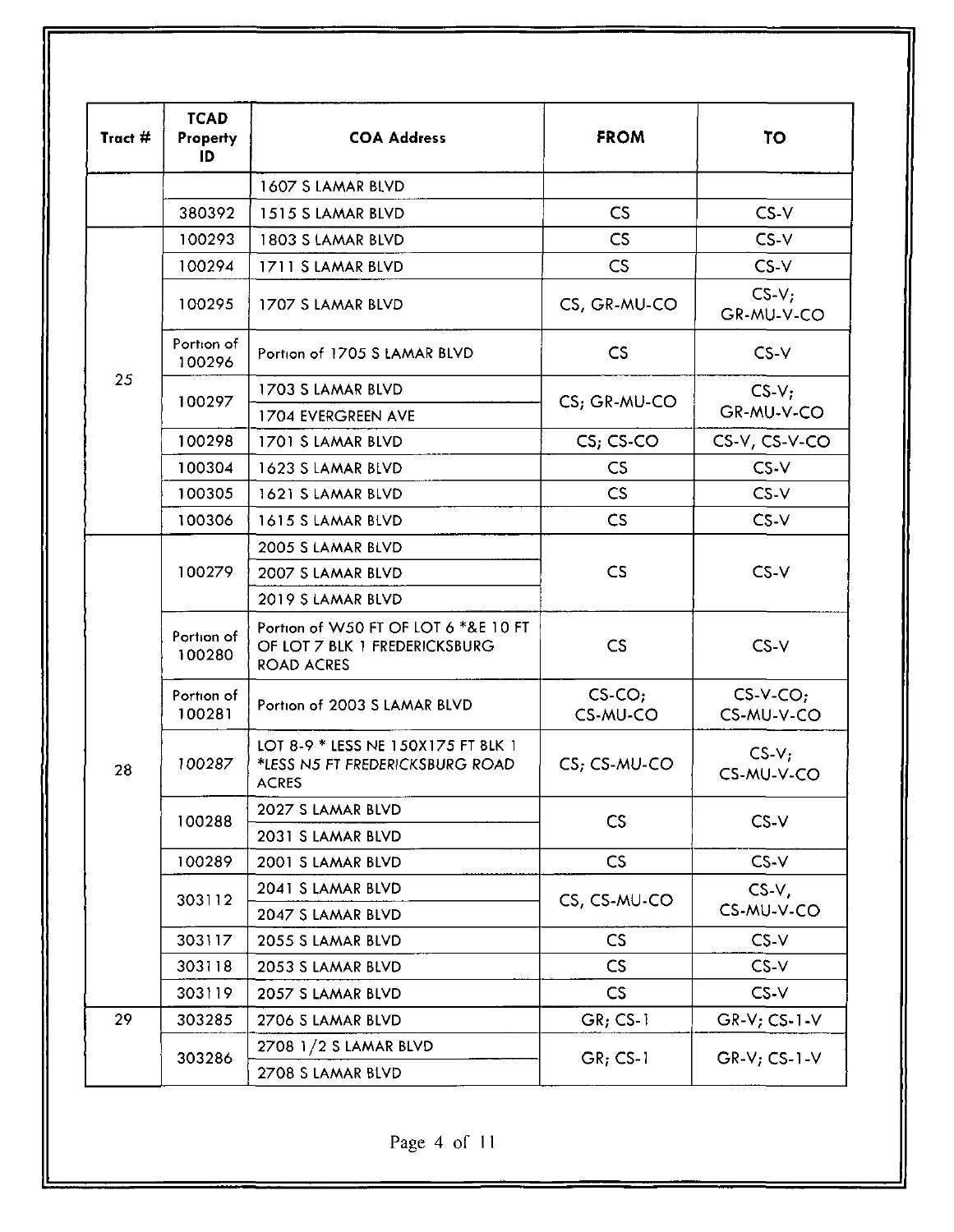| Tract # | <b>TCAD</b><br><b>Property</b><br><b>COA Address</b><br>ID |                                               | <b>FROM</b>   | <b>TO</b>      |
|---------|------------------------------------------------------------|-----------------------------------------------|---------------|----------------|
|         |                                                            | 2218 BARTON SKWY                              |               |                |
|         | 303289                                                     | 2818 S LAMAR BLVD                             | <b>GR</b>     | GR-V           |
|         | 303290                                                     | NE 100 X 146FT AV BLK J BARTON<br>HILLS SEC 1 | $CS-1$        | $CS-1-V$       |
|         |                                                            | 2710 S LAMAR BLVD                             |               |                |
|         | 303291                                                     | 2712 S LAMAR BLVD                             | <b>GR</b>     | GR-V           |
|         |                                                            | 2714 S LAMAR BLVD                             |               |                |
|         | Portion of                                                 | 2800 1/2 S LAMAR BLVD                         |               |                |
|         | 303313                                                     | Portion of 2800 S LAMAR BLVD                  | GR; CS        | $GR-V; CS-V$   |
|         |                                                            | 2614 S LAMAR BLVD                             |               |                |
| 31A     | 303329                                                     | 2620 S LAMAR BLVD                             | <b>GR</b>     | GR-V           |
|         |                                                            | 2130 GOODRICH AVE                             |               |                |
|         | 303152                                                     | 2132 GOODRICH AVE                             | CS            | $CS-V$         |
|         |                                                            | 2238 S LAMAR BLVD                             |               |                |
|         |                                                            | 2300 1/2 S LAMAR BLVD                         |               | CS-V           |
|         |                                                            | 2300 S LAMAR BLVD                             |               |                |
|         | 303153                                                     | 2302 1/2 S LAMAR BLVD                         | CS            |                |
| 37      |                                                            | 2304 S LAMAR BLVD                             |               |                |
|         |                                                            | 2310 S LAMAR BLVD                             |               |                |
|         | 303154                                                     | ABS 8 SUR 20 DECKER I ACR 21                  | CS            | $CS-V$         |
|         | 303155                                                     | 2314 S LAMAR BLVD                             | $\mathsf{CS}$ | CS-V           |
|         |                                                            | 2316 S LAMAR BLVD                             |               | $CS-V$         |
|         | 303156                                                     | 2320 S LAMAR BLVD                             | CS            |                |
|         | 100255                                                     | 1706 1/2 S LAMAR BLVD                         |               | $CS-V$         |
|         |                                                            | 1706 S LAMAR BLVD                             | <b>CS</b>     |                |
|         | 100256                                                     | 1800 S LAMAR BLVD                             | CS            | $CS-V$         |
| 41      | Portion of<br>100257                                       | Portion of 1804 S LAMAR BLVD                  | CS            | $CS-V$         |
|         | 100269                                                     | 1904 S LAMAR BLVD                             | CS            | $CS-V$         |
|         | 100270                                                     | 1816 S LAMAR BLVD                             | $CS; CS-1$    | $CS-V, CS-1-V$ |
|         | 100271                                                     | 1710 S LAMAR BLVD                             | CS            | $CS-V$         |
|         |                                                            | 1702 1/2 S LAMAR BLVD                         |               |                |
|         | 100252                                                     | 1702 S LAMAR BLVD                             | CS-MU-CO      | CS-MU-V-CO     |
| 43      | 100253                                                     | 699AC OF LOT 13 EVERGREEN<br><b>HEIGHTS</b>   | CS-MU-CO      | CS-MU-V-CO     |
|         | 100254                                                     | 1704 S LAMAR BLVD                             | CS-MU-CO      | CS-MU-V-CO     |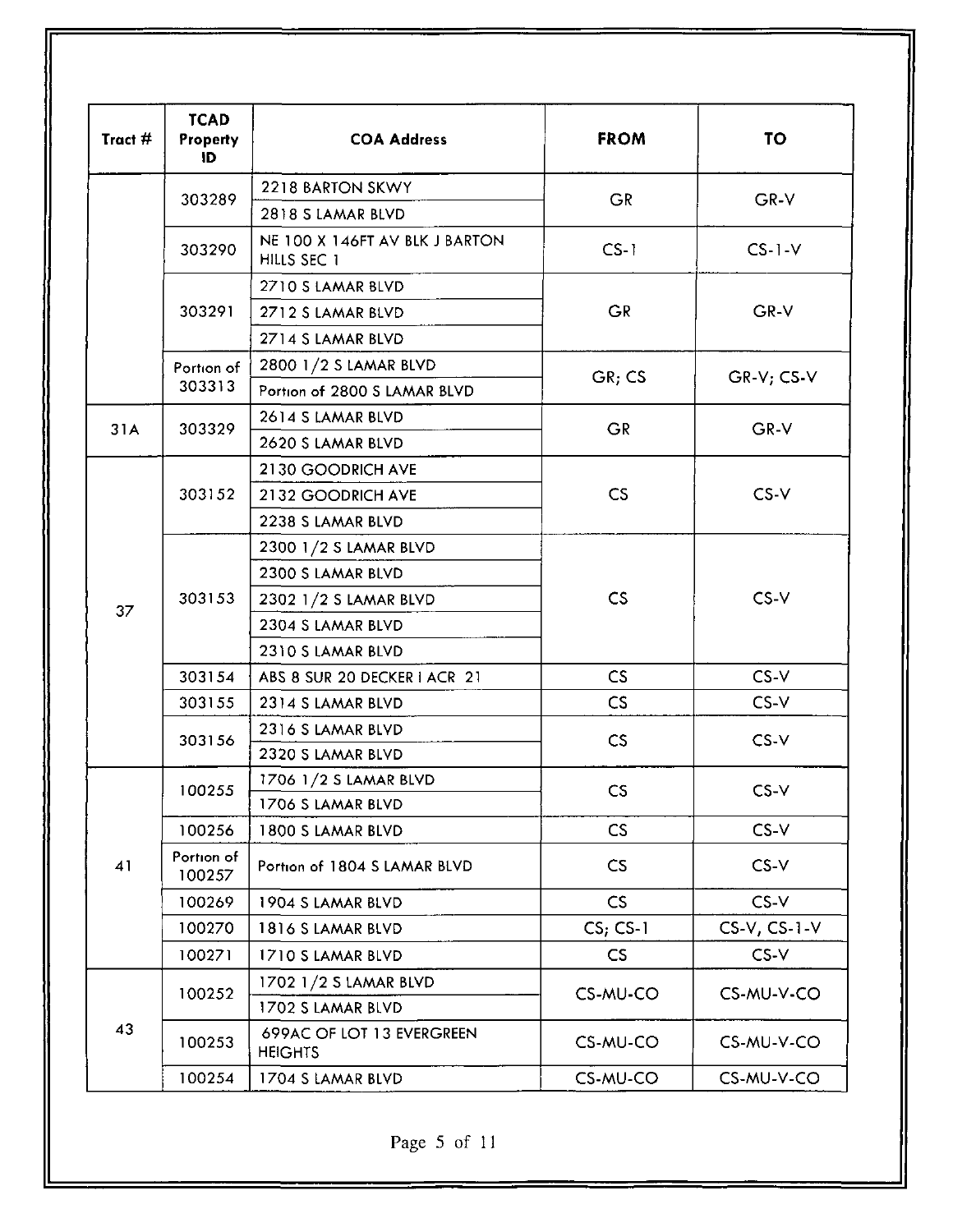| Tract # | <b>TCAD</b><br><b>Property</b><br>ID       | <b>COA Address</b>           | <b>FROM</b>  | <b>TO</b>         |  |
|---------|--------------------------------------------|------------------------------|--------------|-------------------|--|
| 44      | Portion of<br>100273                       | Portion of 1700 S LAMAR BLVD | CS           | $CS-V$            |  |
|         |                                            | 1600 S LAMAR BLVD            |              |                   |  |
| 46      | 100316                                     | 1602 1/2 S LAMAR BLVD        | CS           | $CS-V$            |  |
|         |                                            | 1602 S LAMAR BLVD            |              |                   |  |
| 48      | 100314                                     | 1508 S LAMAR BLVD            | GR; CS       | GR-V, CS-V        |  |
|         | 102155                                     | 1414 1/2 S LAMAR BLVD        | CS           | $CS-V$            |  |
|         |                                            | 1402 S LAMAR BLVD            |              |                   |  |
| 49      | 724592                                     | 1414 S LAMAR BLVD            | CS           | $CS-V$            |  |
|         |                                            | 1416 S LAMAR BLVD            |              |                   |  |
|         |                                            | 1222 S LAMAR BLVD            |              |                   |  |
|         | 102149                                     | 1224 S LAMAR BLVD            | CS           | $CS-V$            |  |
|         | 102150                                     | 1232 S LAMAR BLVD            | CS           | $CS-V$            |  |
|         | 102151                                     | 1300 S LAMAR BLVD            | $CS, CS-1$   | $CS-V, CS-1-V$    |  |
| 50      |                                            | 1310 S LAMAR BLVD            |              | $CS-V$ ; $CS-1-V$ |  |
|         | 102152                                     | 1312 S LAMAR BLVD            | $CS$ ; CS-1  |                   |  |
|         |                                            | 1320 S LAMAR BLVD            |              |                   |  |
|         | 102153                                     | 1400 S LAMAR BLVD            | CS           | $CS-V$            |  |
| 51      | Portion of                                 | 1000 S LAMAR BLVD            | GR; CS; CS-1 | GR-V, CS-V;CS-1-  |  |
|         | 102134                                     | 1002 S LAMAR BLVD            |              | v                 |  |
|         | (excluding<br>2480<br>sq ft in<br>Exh''C'' | 1004 S LAMAR BLVD            |              |                   |  |
|         |                                            | 1006 S LAMAR BLVD            |              |                   |  |
|         |                                            | 1008 S LAMAR BLVD            |              |                   |  |
|         |                                            | 1009 S LAMAR BLVD            |              |                   |  |
|         |                                            | 1010 S LAMAR BLVD            |              |                   |  |
|         |                                            | 1050 S LAMAR BLVD            |              |                   |  |
|         |                                            | 1102 S LAMAR BLVD            |              |                   |  |
|         |                                            | 1104 S LAMAR BLVD            |              |                   |  |
|         |                                            | 1106 S LAMAR BLVD            |              |                   |  |
|         |                                            | 1407 1/2 TREADWELL ST        |              |                   |  |
|         |                                            | 1108 S LAMAR BLVD            |              |                   |  |
|         |                                            | 1110 S LAMAR BLVD            |              |                   |  |
|         |                                            | 1112 S LAMAR BLVD            |              |                   |  |
|         |                                            | 1116 S LAMAR BLVD            |              |                   |  |
|         |                                            | 1120 S LAMAR BLVD            |              |                   |  |
|         |                                            | 1122 S LAMAR BLVD            |              |                   |  |
|         |                                            | 1126 S LAMAR BLVD            |              |                   |  |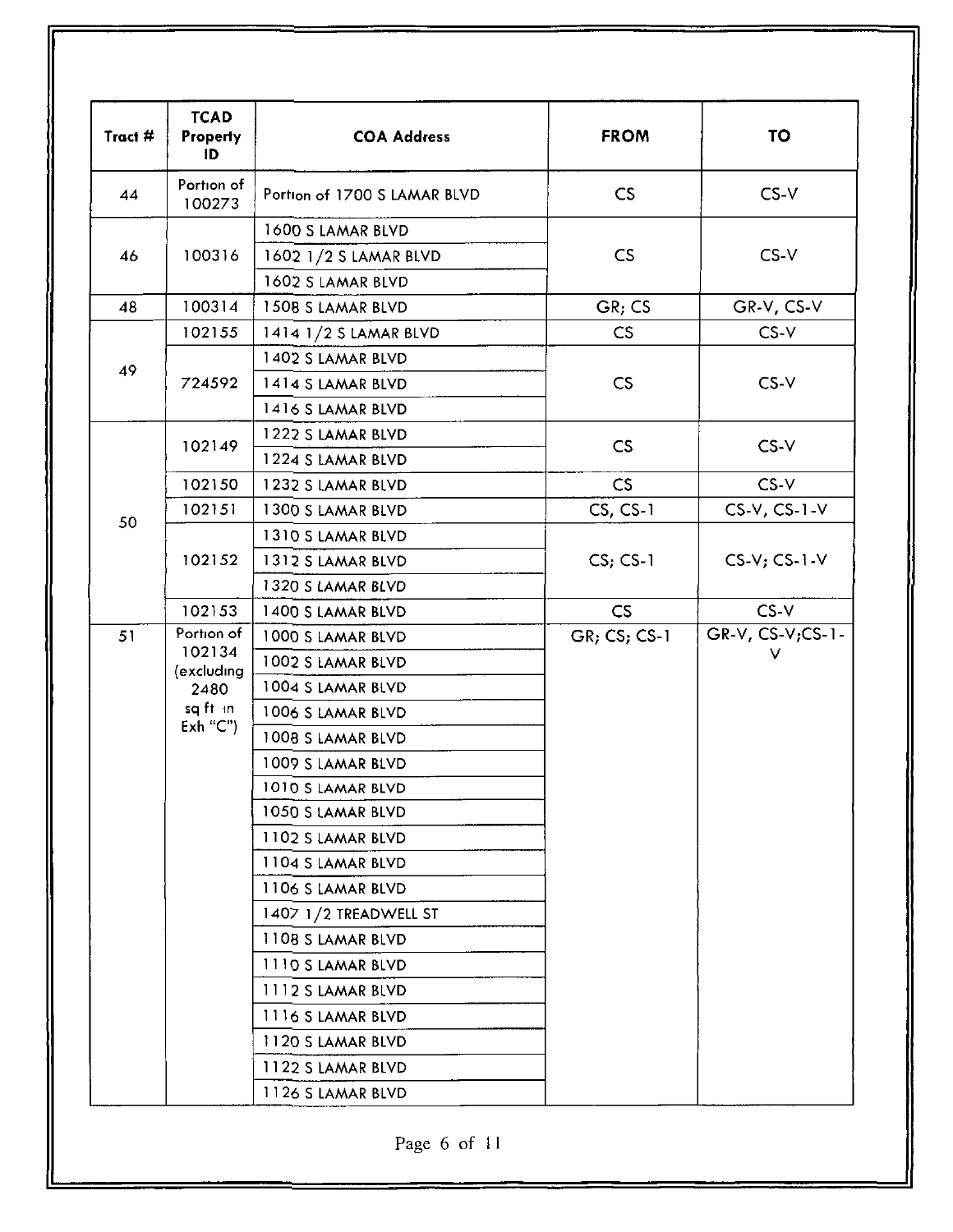| Tract # | <b>TCAD</b><br>Property<br>ID | <b>COA Address</b>       | <b>FROM</b>              | TO     |
|---------|-------------------------------|--------------------------|--------------------------|--------|
|         |                               | <b>1132 S LAMAR BLVD</b> |                          |        |
|         |                               | 1142 S LAMAR BLVD        |                          |        |
|         |                               | 1146 S LAMAR BLVD        |                          |        |
|         |                               | 1150 S LAMAR BLVD        |                          |        |
|         |                               | 1152 S LAMAR BLVD        |                          |        |
|         |                               | 1154 S LAMAR BLVD        |                          |        |
|         |                               | 1307 TREADWELL ST        |                          |        |
|         |                               | 1401 TREADWELL ST        |                          |        |
|         | 102135                        | 1212 S LAMAR BLVD        | $\mathsf{CS}\phantom{0}$ |        |
|         |                               | 1216 1/2 S LAMAR BLVD    |                          | $CS-V$ |

**PART 3.** The Property is subject to Chapter 25-2, Subchapter E, Article 4.3 (Vertical  $Mixed$  Use Buildings) as follows:

- A Ten percent of residential units available for rental in a vertical mixed use building shall be reserved for households earning no more than 60 percent of the Annual Median Family Income.
- B The following applies to Tracts 4, 9, 11-17, 19-20, 22-25, 28-29, and 49
	- 1. The property is exempt from the dimensional standards identified in Article 4.3.3 E 2. (Dimensional and Parking Requirements),
	- 2 The property is subject to the parking reductions identified in Article 4 3.3 E 3 (Dimensional and Parking Requirements).
	- 3 For property in office districts, the additional uses allowed under Article 4 3.3 C 2 (Ground-Floor Commercial Uses Allowed) apply
- C The following applies to Tracts 31A, 37, 41, 43-44, 46, 48, and 50-51
	- 1 The property is exempt from the dimensional standards identified in Article 4.3 3 E 2. (Dimensional and Parking Requirements)
	- 2 For property in office districts, the additional uses allowed under Article 4.3 3. C.2 (Ground-Floor Commercial Uses Allowed) apply.

Page 7 of 11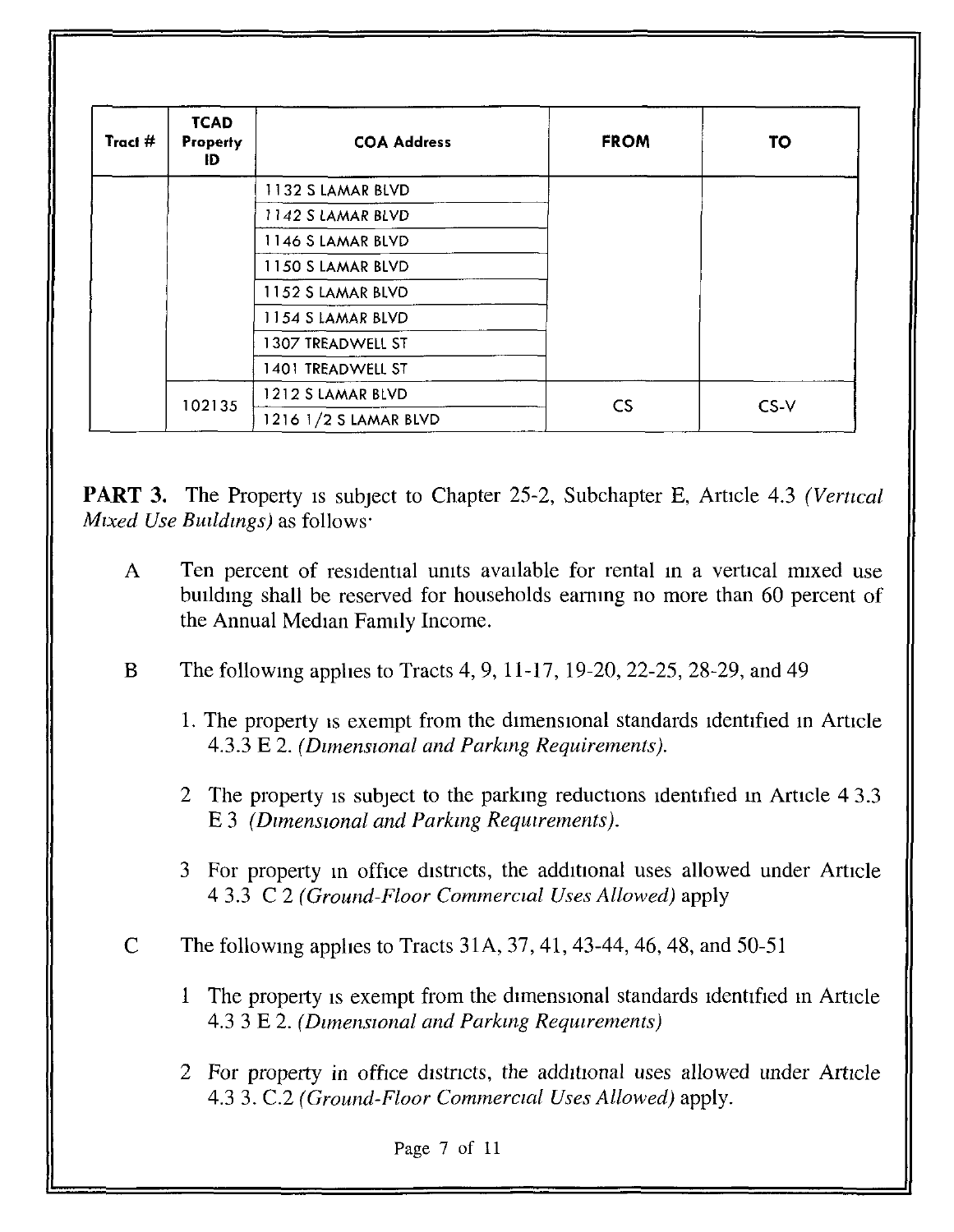PART 4. The zoning map is amended to change the boundaiies of the vertical mixed use (VMU) overlay district to exclude Tiacts 1-3, 5-8, 10, 18, 21, 26, 27, 30, 31B, 32-36, 38-40, 42, 45, 47, and 52-57, located as shown in this Part and identified on Exhibit "A" These tracts are not subject to Chapter 25-2, Subchapter E, Article 4.3 (Vertical Mixed Use Buildings)

'•"

| Tract #        | <b>TCAD</b><br>Property<br>ID | <b>COA Address</b>                |
|----------------|-------------------------------|-----------------------------------|
| T              | 103359                        | 518 1/2 S LAMAR BLVD              |
| $\overline{2}$ | 103373                        | 1525 BARTON SPRINGS RD            |
|                | 103955                        | 50X136 1 FT ABS 8 SUR 20 DECKER I |
|                | 103956                        | 1707 BARTON SPRINGS RD            |
|                | 103957                        | ABS 8 SUR 20 DECKER I ACR .245    |
|                | 103958                        | 1631 BARTON SPRINGS RD            |
| 3              | 103959                        | 1625 BARTON SPRINGS RD            |
|                |                               | <b>1627 BARTON SPRINGS RD</b>     |
|                | 103960                        | 1605 1/2 BARTON SPRINGS RD        |
|                |                               | <b>1605 BARTON SPRINGS RD</b>     |
|                |                               | 1601 1/2 BARTON SPRINGS RD        |
|                | 103961                        | 1601 BARTON SPRINGS RD            |
|                | 105139                        | 428 STERZING ST                   |
|                |                               | <b>1800 BARTON SPRINGS RD</b>     |
| 5              |                               | 1804 BARTON SPRINGS RD            |
|                | 105140                        | 1806 BARTON SPRINGS RD            |
|                |                               | 1808 1/2 BARTON SPRINGS RD        |
|                |                               | 1810 BARTON SPRINGS RD            |
| 6              | 104376                        | 1728 BARTON SPRINGS RD            |
| 7              | 104371                        | 1624 BARTON SPRINGS RD            |
|                | 104375                        | 1628 BARTON SPRINGS RD            |
|                |                               | <b>1530 BARTON SPRINGS RD</b>     |
|                |                               | 1600 BARTON SPRINGS RD            |
|                | 104363                        | 1602 BARTON SPRINGS RD            |
| 8              |                               | <b>1608 BARTON SPRINGS RD</b>     |
|                |                               | 1605 TOOMEY RD                    |
|                |                               | <b>1500 BARTON SPRINGS RD</b>     |
|                | 104364                        | 1518 BARTON SPRINGS RD            |
| 10             |                               | 1400 BARTON SPRINGS RD            |
|                | 104384                        | 1404 BARTON SPRINGS RD            |
| 18             | 101874                        | 1207 BARTON SPRINGS RD            |

Page 8 of 11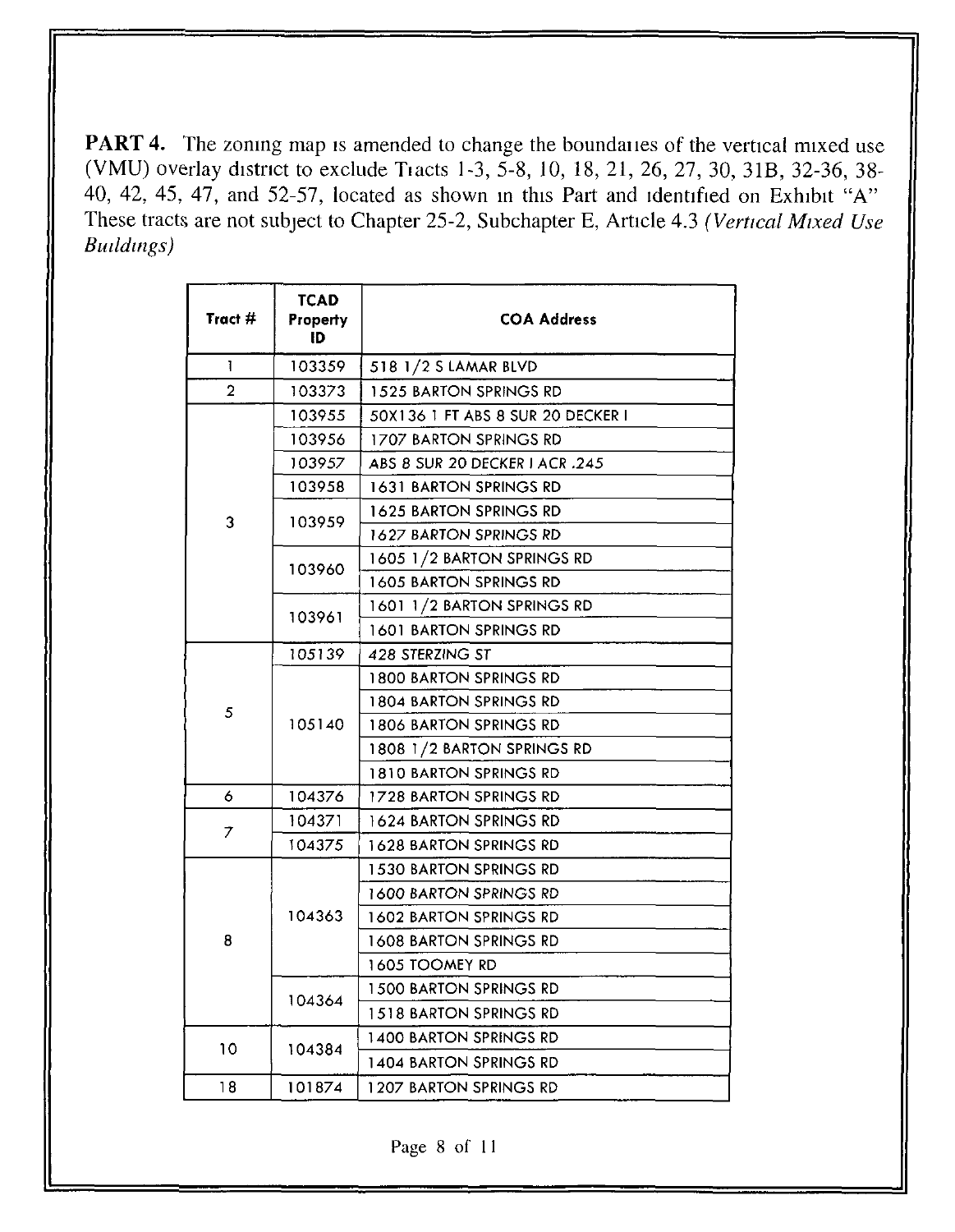| Tract $#$ | <b>TCAD</b><br>Property<br>ID | <b>COA Address</b>                       |
|-----------|-------------------------------|------------------------------------------|
| 21        | 100022                        | 1105 S LAMAR BLVD                        |
|           | 100292                        | 1807 S LAMAR BLVD                        |
| 26        | 100307                        | 1901 S LAMAR BLVD                        |
|           | 100308                        | 1817 S LAMAR BLVD                        |
| 27        | 100291                        | TRI OF LOT 7 FREDERICKSBURG ROAD ACRES 2 |
| 30        | 303312                        | 2700 S LAMAR BLVD                        |
|           |                               | 2632 S LAMAR BLVD                        |
| 31B       | 303330                        | 2634 1/2 S LAMAR BLVD                    |
| 32        | Portion of<br>303328          | Portion of 2612 S LAMAR BLVD             |
| 33        | 303284                        | 2001 LA CASA DR                          |
|           |                               | 2001 1/2 MONTCLAIRE ST                   |
| 34        | 303396                        | 2424 S LAMAR BLVD                        |
|           |                               | 2500 S LAMAR BLVD                        |
|           | 303397                        | 2506 S LAMAR BLVD                        |
|           | 303413                        | 2406 BLUEBONNET LN                       |
| 35        |                               | 2414 BLUEBONNET LN                       |
|           |                               | 2414 S LAMAR BLVD                        |
|           | 303418                        | 2418 S LAMAR BLVD                        |
|           | 303157                        | 2340 S LAMAR BLVD                        |
| 36        |                               | 2324 S LAMAR BLVD                        |
|           | 303158                        | 2330 S LAMAR BLVD                        |
|           |                               | 2401 BLUEBONNET LN                       |
|           | 303227                        | 2120 S LAMAR BLVD                        |
|           | 303229                        | 2228 S LAMAR BLVD                        |
| 38        | 303232                        | 2208 S LAMAR BLVD                        |
|           | 303234                        | 2200 S LAMAR BLVD                        |
|           |                               | 2202 S LAMAR BLVD                        |
|           | 303238                        | 2110 S LAMAR BLVD                        |
|           |                               | 2118 S LAMAR BLVD                        |
| 39        |                               | 2100 S LAMAR BLVD                        |
|           | 303242                        | 2102 S LAMAR BLVD                        |
|           |                               | 2104 S LAMAR BLVD                        |
| 40        |                               | 2108 S LAMAR BLVD                        |
|           |                               | 2016 S LAMAR BLVD                        |
|           | Portion of<br>100231          | 2024 S LAMAR BLVD                        |
|           |                               | 2026 S LAMAR BLVD                        |
|           |                               | 2028 S LAMAR BLVD                        |

Page 9 of 11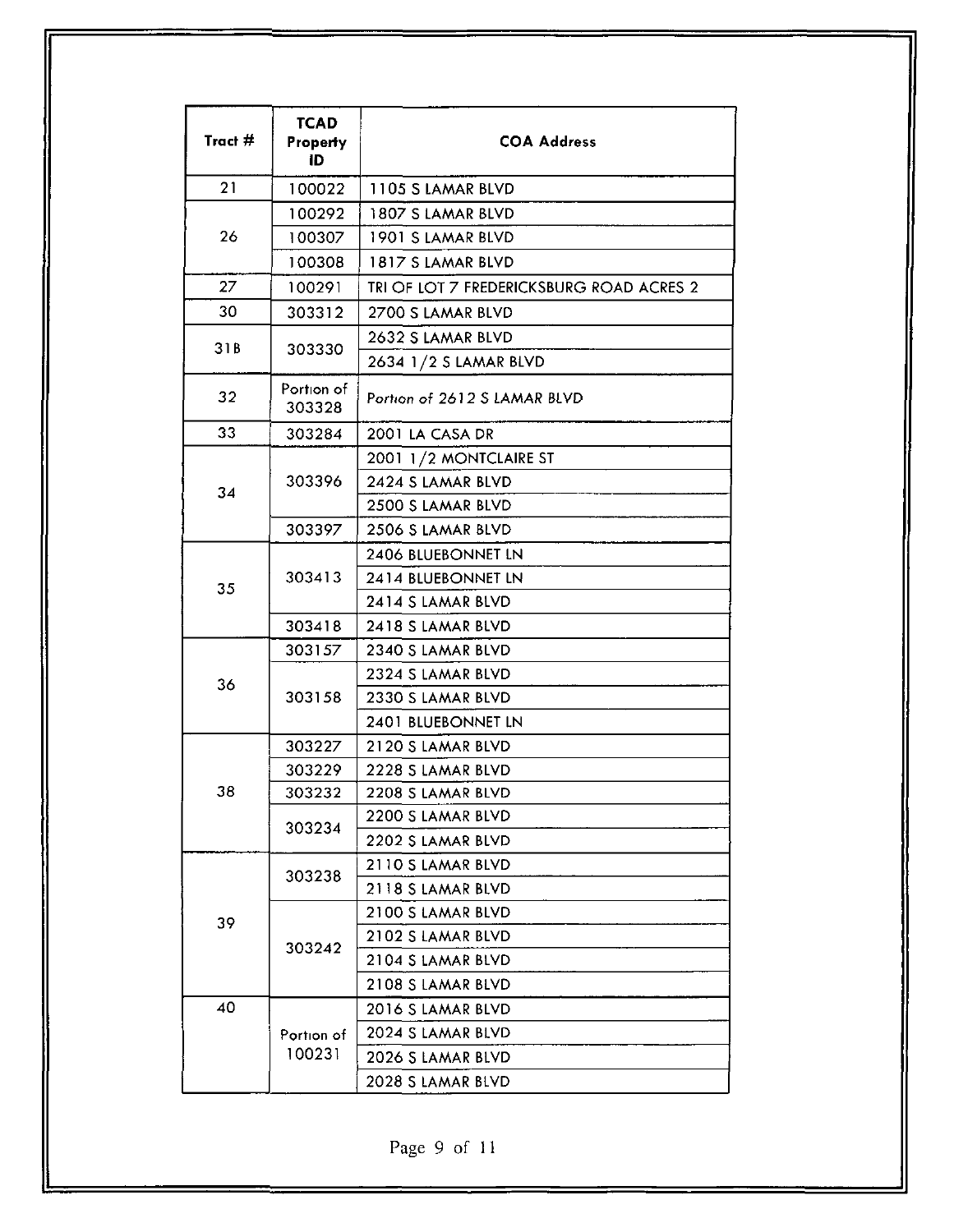| Tract # | <b>TCAD</b><br>Property<br>ID           | <b>COA Address</b>                                                                           |
|---------|-----------------------------------------|----------------------------------------------------------------------------------------------|
|         | 100232                                  | 2010 S LAMAR BLVD                                                                            |
|         | 100233                                  | LOT 14 *LESS 152 SQ FT STAEHELY AND<br>WENDLANDT RESUB FREDERICKSBURG ROAD<br><b>ACRES 2</b> |
|         | 100234                                  | 2004 S LAMAR BLVD                                                                            |
|         | 100235                                  | 2040 S LAMAR BLVD                                                                            |
|         |                                         | 2044 S LAMAR BLVD                                                                            |
|         | Portion of<br>100236                    | Portion of 2050 S LAMAR BLVD                                                                 |
|         | 100237                                  | 2058 S LAMAR BLVD                                                                            |
|         | 100238                                  | 2068 S LAMAR BLVD                                                                            |
|         |                                         | 2032 S LAMAR BLVD                                                                            |
|         | 100239                                  | 2034 S LAMAR BLVD                                                                            |
|         |                                         | 2036 S LAMAR BLVD                                                                            |
|         | 100246                                  | 2072 S LAMAR BLVD                                                                            |
|         | 100247                                  | S TRI OF LOT 1 FREDERICKSBURG ROAD ACRES 2                                                   |
| 42      | Portion of<br>100257                    | Portion of 1804 S LAMAR BLVD                                                                 |
| 45      | Portion of<br>100273                    | Portion of 1700 S LAMAR BLVD                                                                 |
| 47      | 100315                                  | 1516 S LAMAR BLVD                                                                            |
| 52      | Portion of<br>102134<br>(see Exh<br>"C" | 1505 TREADWELL ST                                                                            |
|         | 103313                                  | 904 S LAMAR BLVD                                                                             |
| 53      | 103314                                  | 906 S LAMAR BLVD                                                                             |
|         | 103315                                  | 912 S LAMAR BLVD                                                                             |
| 54      | 103311                                  | 800 1/2 S LAMAR BLVD                                                                         |
|         |                                         | 800 S LAMAR BLVD                                                                             |
| 55      | 103329                                  | 720 S LAMAR BLVD                                                                             |
|         | 103325                                  | 700 S LAMAR BLVD                                                                             |
| 56      |                                         | 702 S LAMAR BLVD                                                                             |
|         | 103326                                  | 704 S LAMAR BLVD                                                                             |
|         | 103327                                  | 708 S LAMAR BLVD                                                                             |
| 57      | 103190                                  | 600 S LAMAR BLVD                                                                             |
|         | 103191                                  | 608 S LAMAR BLVD                                                                             |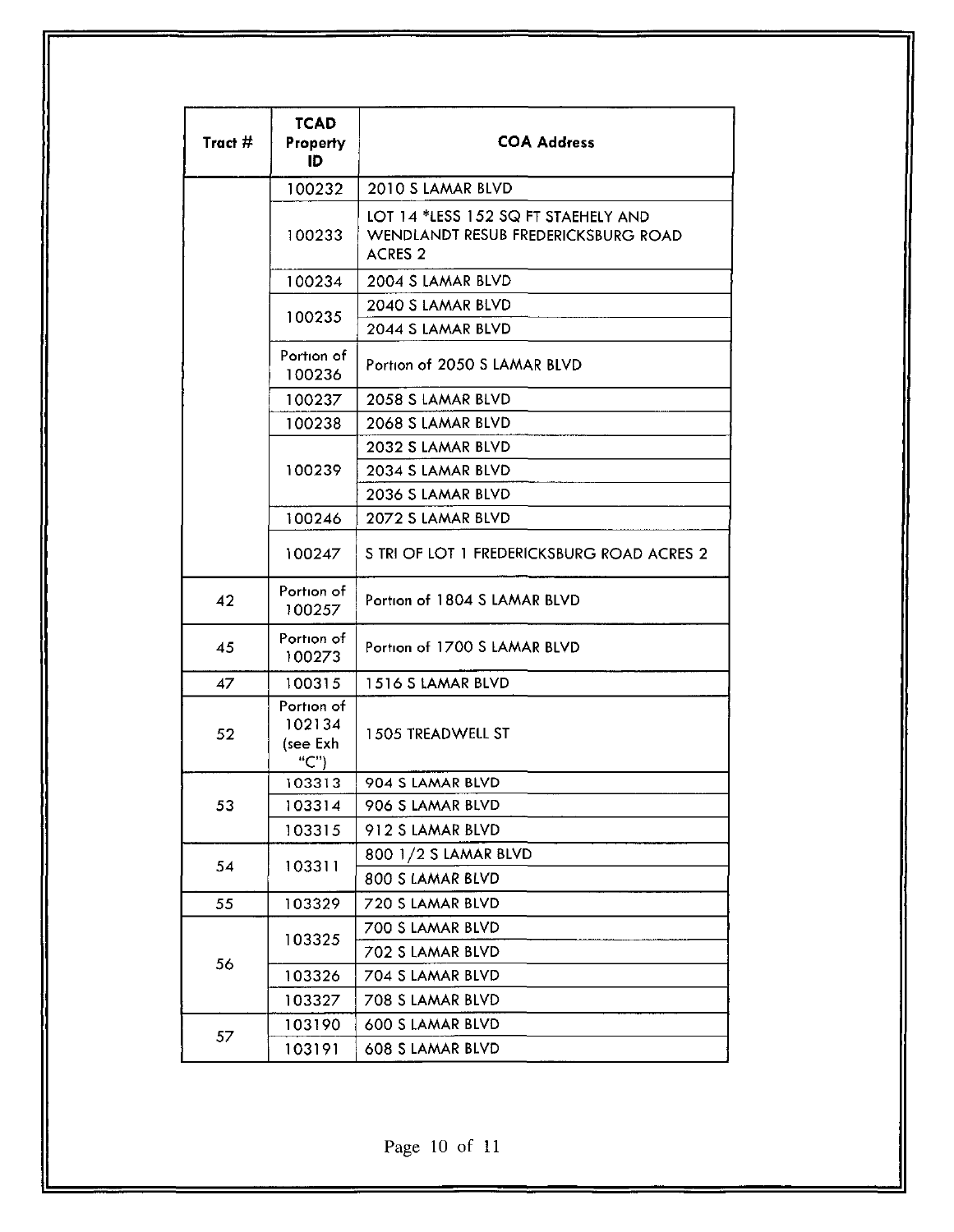PART 5 This ordinance takes effect on October 27, 2008 PASSED AND APPROVED  $\frac{\S}{\S}$ WirWis  $\S$ . October 16 . 2008 Will Wynn Mayor APPROVED:  $\angle$ ATTEST: David Allan Smith Shirley A^ Gentry City Attorney City Clerk Page 11 of 11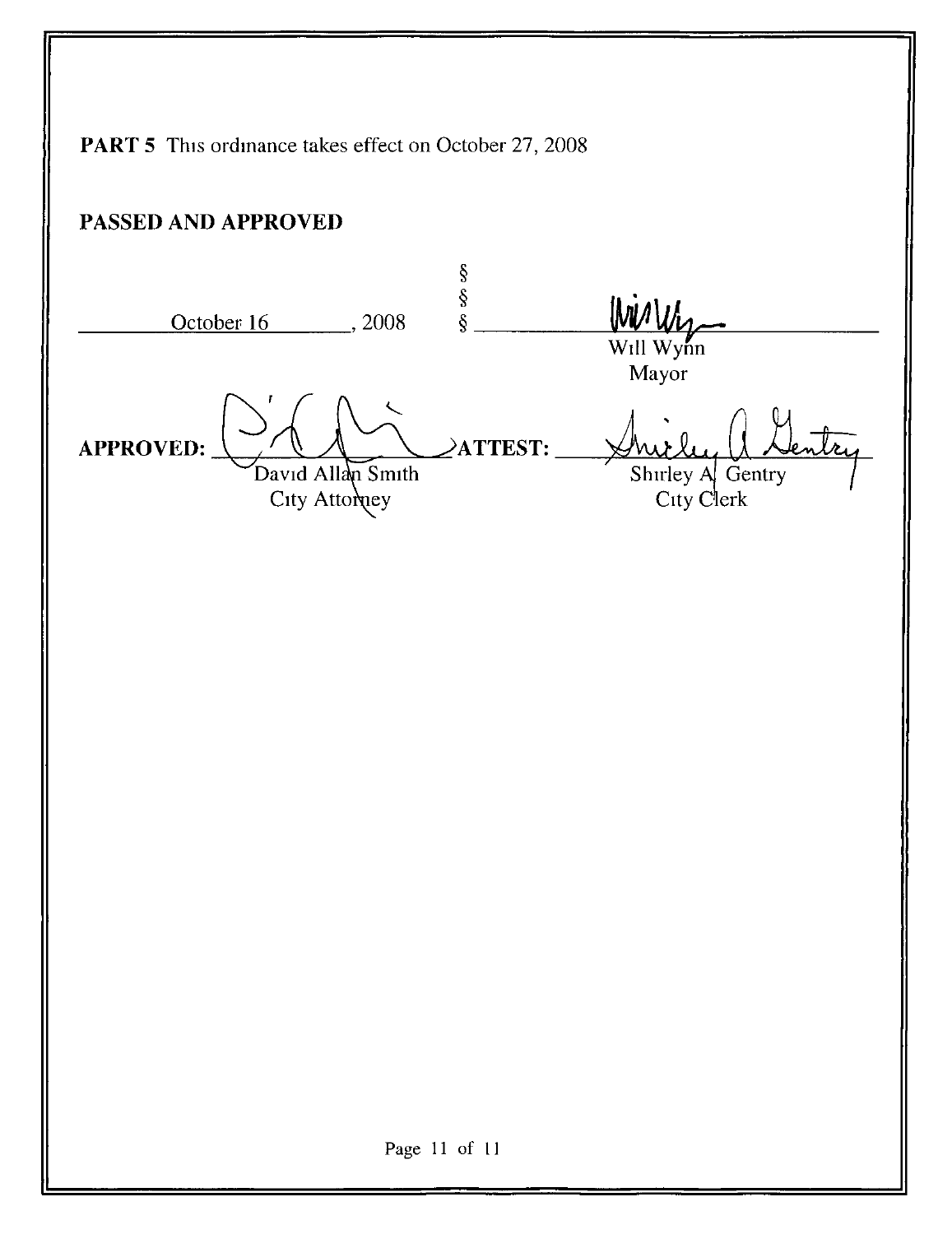

Neighborhood Planning and Zoning Dept Revised September 24 2008

regional planning and is not warranted for<br>any other use No warranty is made No warranty is made regarding its accuracy or completeness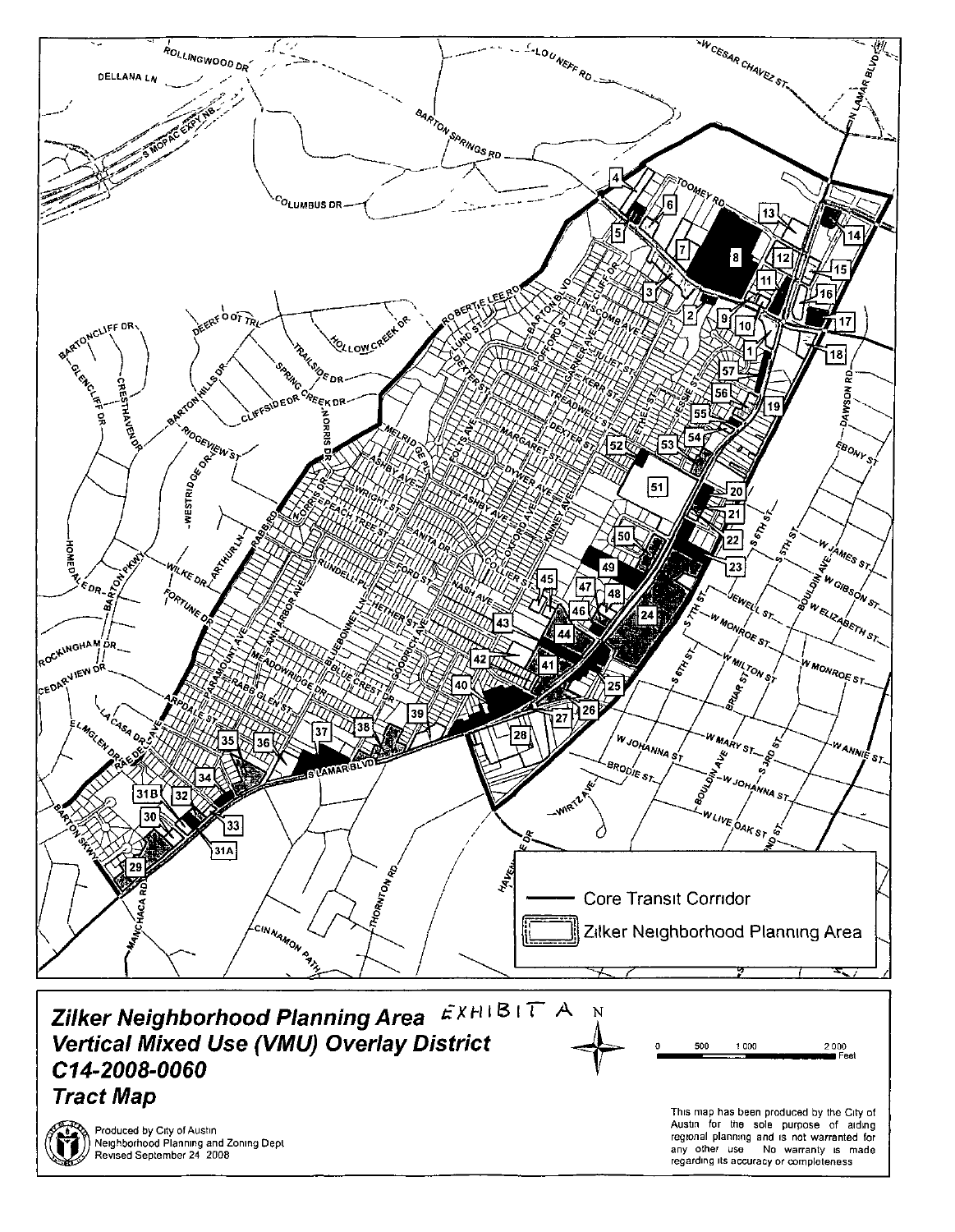

OPERATOR S MEEKS This map has been produced by G I S Services far trie sole purpose of geographic reference No warranty is made by the City of Austin regarding specific accuracy or completeness

1"= 1200'